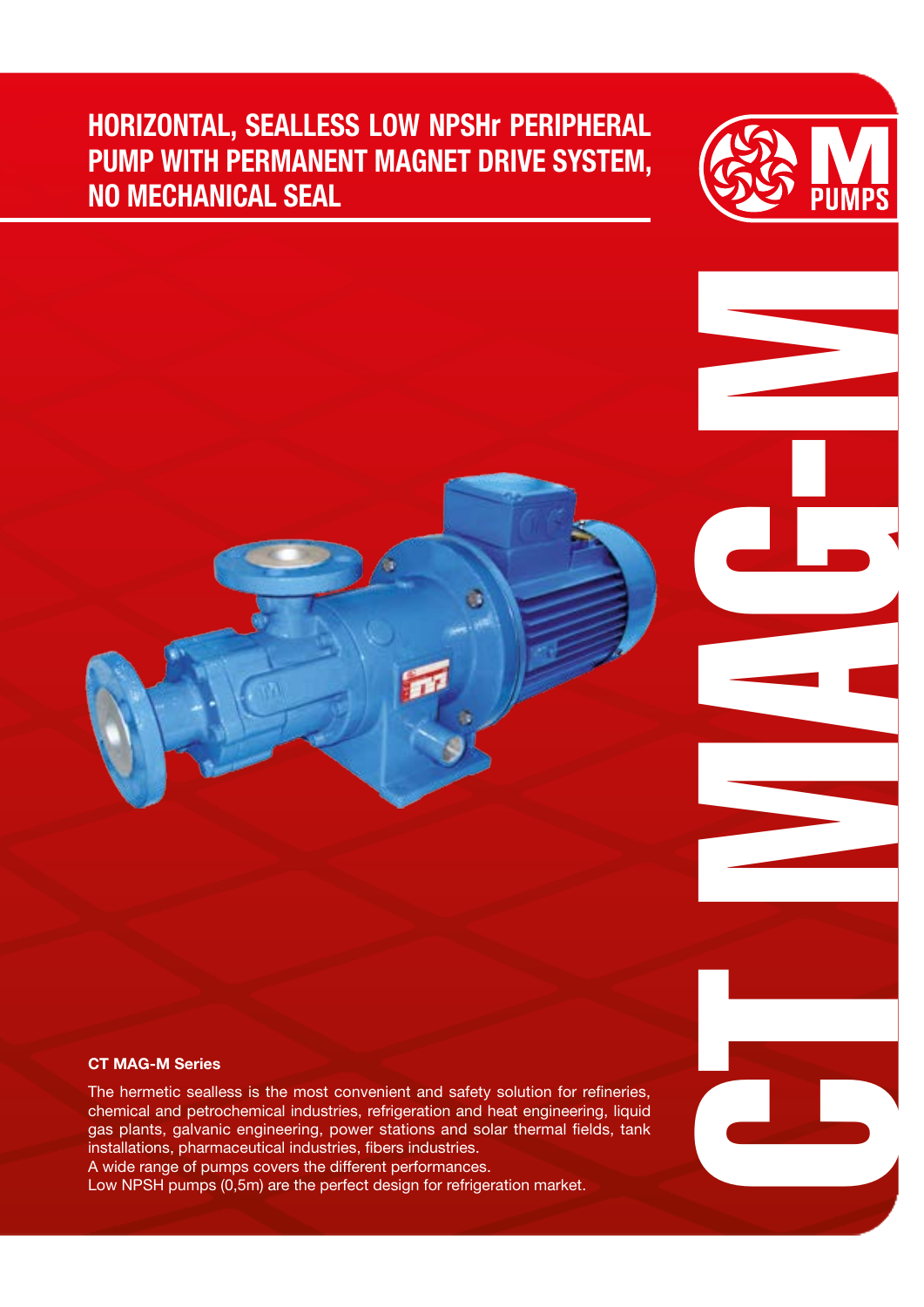# PUMP DETAILS

Epoxy primer and polyacrylic enamel water-based painting for the best quality resistance linked to the environmental respect.

RWP QUICK CHANGE CARTRIDGE KIT to guarantee an easy and fast maintenance.

CF8M or WCB Pump Casing & Impeller High quality casting components.

Materials:

- Hastelloy® C276,
- Incoloy® 825, - Duplex,
- Others available on request.



The sealing system with flat gaskets prevents product from leaking in the atmosphere – different materials available:

- Asbestos free (standard)
- PTFE
- Graphoil
- Garlock® - GYLON®
- Other on request



Particular design of the hydraulic, with self balancing impeller to improve the wear ring life.



The rear shell is made of one single piece, no welding, ellipsoidal profile that has been studied to withstand higher pressures than the traditional one.

The Bearing materials are available in four different types to provide the best solution for each application: Silicon Carbide (SSIC), Tungsten Carbide (WC), Tungsten Carbide in combination with metallized Carbon to allow accidental dry running transitory and PTFEC/G or PEEK compound for any applications where Special Carbon cannot be used.

AISI 316 is the standard construction, Hastelloy® C276 and titanium alloy upgrade when higher pressure ratings and increased efficiency are required.



High power synchronous magnetic coupling designed by our Technical Office and with rare earth magnetic elements mechanically locked.

The high performance magnets can operate at liquid temperature of up to 662 °F (350 °C) without external cooling.



Field assembling of the product lubricated bearing arrangement does not require special tools.

The adoption of elastic rings reduces the sleeve bearing loads and the thrust bearing loads to the minimum, to guarantee many years of maintenance-free operation.